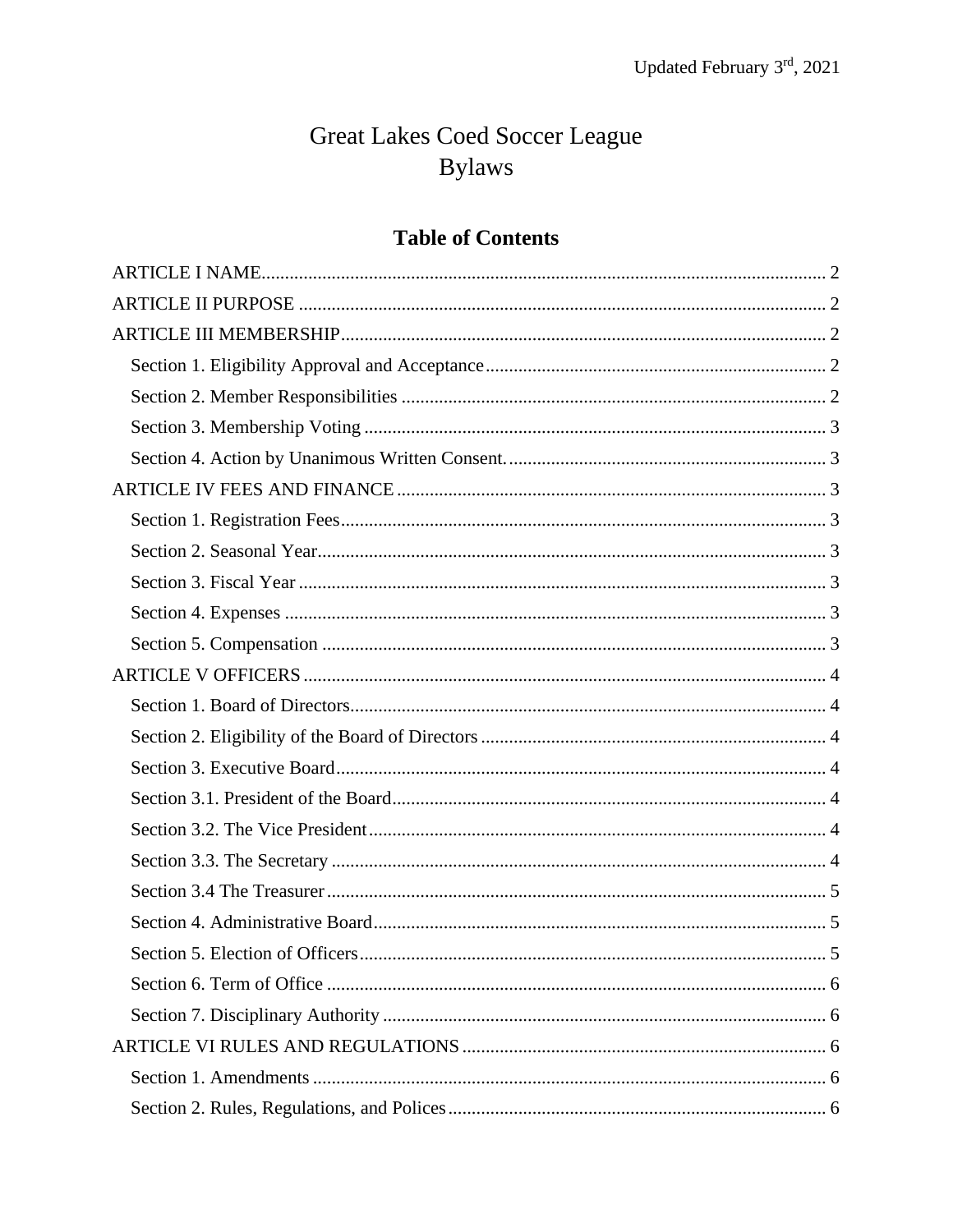## ARTICLE I NAME

<span id="page-1-0"></span>This body shall be known as the GREAT LAKES CO-ED SOCCER LEAGUE. The acronym "GLCSL" shall equally refer to this association.

The acronym "MSYSA" shall refer to the Michigan State Youth Soccer Association.

## ARTICLE II PURPOSE

<span id="page-1-1"></span>It is the mission of GLCSL to foster the physical, mental, and emotional growth and development of area youth through the sport of soccer at a recreational level. This association shall be established as a non-profit and educational organization. The association shall provide the governing structure to administer youth soccer in the West Michigan Area, and shall provide a vehicle to communicate information to players, parents, coaches, referees, and other interested parties.

## ARTICLE III MEMBERSHIP

# <span id="page-1-3"></span><span id="page-1-2"></span>**Section 1. Eligibility Approval and Acceptance**

Membership in the association shall be restricted to affiliated clubs. No team may be a member of this association, but it shall be part of this association through a club. Any area recreational youth soccer club is eligible for membership if approval is granted by a majority of the clubs, which are currently affiliated with GLCSL. Motion to accept new clubs is subject to discussion and vote at a scheduled League meeting. New clubs joining the league shall have another established club as a mentor to help guide them through the process.

# <span id="page-1-4"></span>**Section 2. Member Responsibilities**

- A. All members of GLCSL are required to
	- a. Be compliant with all MSYSA risk management guidelines and SafeSport guidelines. MSYSA has adopted US Youth Soccer's Code of Conduct
	- b. Provide a list of current board members, with each person's contact information, due at the beginning of each season the same day as final roster submissions. Changes in a club's board that occurs during the season shall be submitted at the next board meeting to the GLCSL board. Each club will incur a \$25 late fee for not turning in the current board member list. The list can be submitted to the secretary via email or in person at the board meeting.
	- c. Roster a team at least every 1 year.
		- i. Club's not rostering teams for 1 year shall be put on inactive status. Clubs on inactive status for 1 year shall be dropped from GLCSL.
	- d. Attend the regularly scheduled board meetings set forth in the season overview.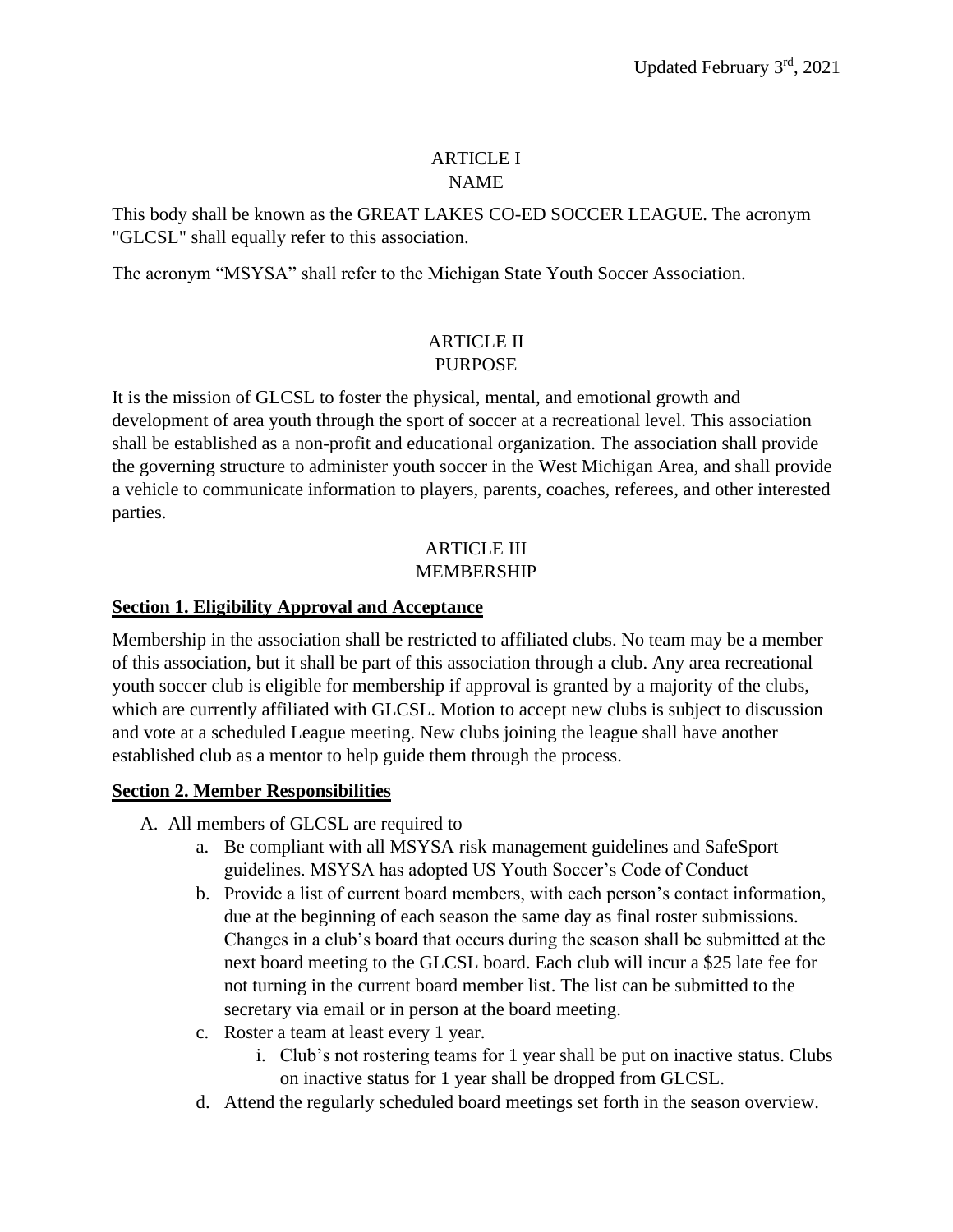- i. Any club that accrues three unexcused absences during the course of a calendar year shall be placed on probation with loss of voting privileges for a period of one year.
- ii. Further attendance problems may result in further disciplinary action, which may include loss of membership status in GLSCL.

#### <span id="page-2-0"></span>**Section 3. Membership Voting**

Each member entitled to vote at a meeting of the League shall have the right to cast one vote. Each club will be entitled to only one vote regardless of the number of representatives at the meeting. The president shall serve as a tie-breaking vote.

#### <span id="page-2-1"></span>**Section 4. Action by Unanimous Written Consent.**

If and when all the members collectively consent in writing to any action to be taken by the association, the consent shall have the same effect as a unanimous vote of the members and shall be a valid corporate action as though it had been authorized at an annual or special meeting of the members. The written consents shall be filed with the minutes of the proceedings of the members.

## ARTICLE IV FEES AND FINANCE

#### <span id="page-2-3"></span><span id="page-2-2"></span>**Section 1. Registration Fees**

Registration fees for all newly registered players, in the amount determined from time to time by the members, shall be payable at a date determined by the Board of Directors and shall be delinquent if not paid by a date determined by the Board of Directors. Any club found to be delinquent shall not be allowed to roster teams in upcoming seasons.

#### <span id="page-2-4"></span>**Section 2. Seasonal Year**

The seasonal year of this association shall begin on August 1 and end on July 31 of the following calendar year.

#### <span id="page-2-5"></span>**Section 3. Fiscal Year**

The fiscal year of the association shall be August 1 through July 31.

#### <span id="page-2-6"></span>**Section 4. Expenses**

The Officers of the association, as such, shall not be compensated for the performance of services for the association, but may be reimbursed for expenses incurred on behalf of the association, including, but not limited to, expenses for attendance at meetings of the Board of Directors.

#### <span id="page-2-7"></span>**Section 5. Compensation**

The Officers of the Administrative Board, as such shall be compensated for the performance of services for the association. The compensation shall be set at a rate by the Executive Board that will be confirmed by a majority vote of the club representatives.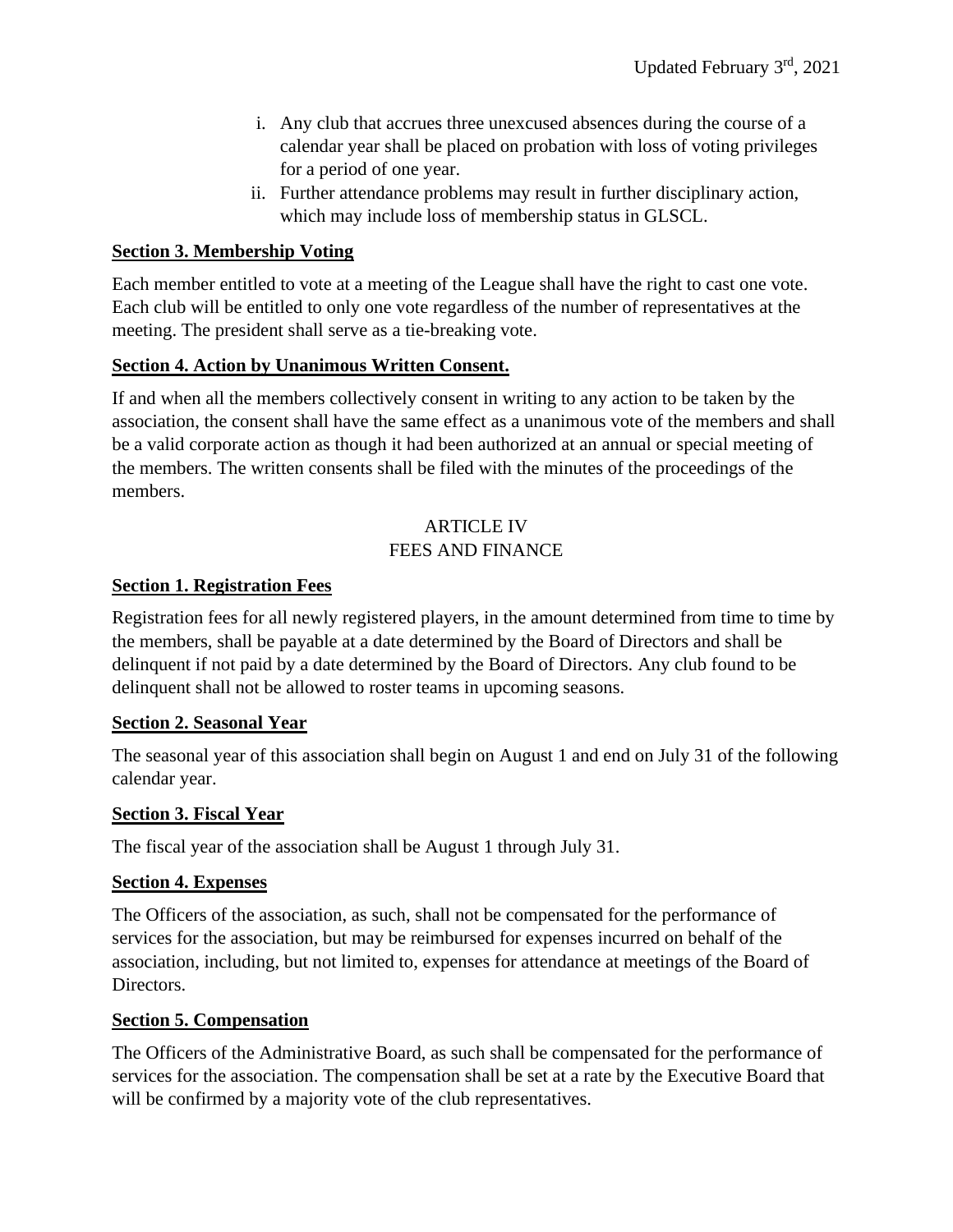## ARTICLE V **OFFICERS**

## <span id="page-3-1"></span><span id="page-3-0"></span>**Section 1. Board of Directors**

The Board of Directors for GLCSL shall consist of an Executive Board and an Administrative Board.

# <span id="page-3-2"></span>**Section 2. Eligibility of the Board of Directors**

To be nominated for a position on the Board of Directors, you must be affiliated with an active member club for one year or come from another Board of Director position. Approval must be given from a majority vote from active member clubs if these requirements are not met.

## <span id="page-3-3"></span>**Section 3. Executive Board**

- A. The Executive Board shall be a President, Vice-President, Secretary, and Treasurer.
- B. The Executive Board shall be elected by a majority vote of the club representatives.

## <span id="page-3-4"></span>**Section 3.1. President of the Board**

The President shall preside at all meetings of the members and of the Board of Directors. He/She shall be the chief executive officer of the association and shall have general and active management of the activities of the association, and shall see that all orders and resolutions of the Board of Directors are carried into effect. The President cannot be the president of any member clubs.

#### <span id="page-3-5"></span>**Section 3.2. The Vice President**

A. The Vice President shall:

- a. Preside as the chairperson of any meeting in the absence of the President.
- b. Have such other powers and duties as may from time to time be prescribed.
- c. Serve as the tournament director in the event of a sanctioned GLCSL tournament

# <span id="page-3-6"></span>**Section 3.3. The Secretary**

- A. The Secretary shall:
	- a. Attend all meetings of the League and record all votes and the minutes of all proceedings.
	- b. Keep a complete record of all teams and players for the purpose of player registration and team affiliation and have such other duties as are delegated by the Board of Directors.
	- c. Issue published procedures for the proper registration of players consistent with USYSA and MSYSA policies regarding player registration.
		- i. This can also be done by a designated registrar
	- d. Keep record of all member club's board member's information.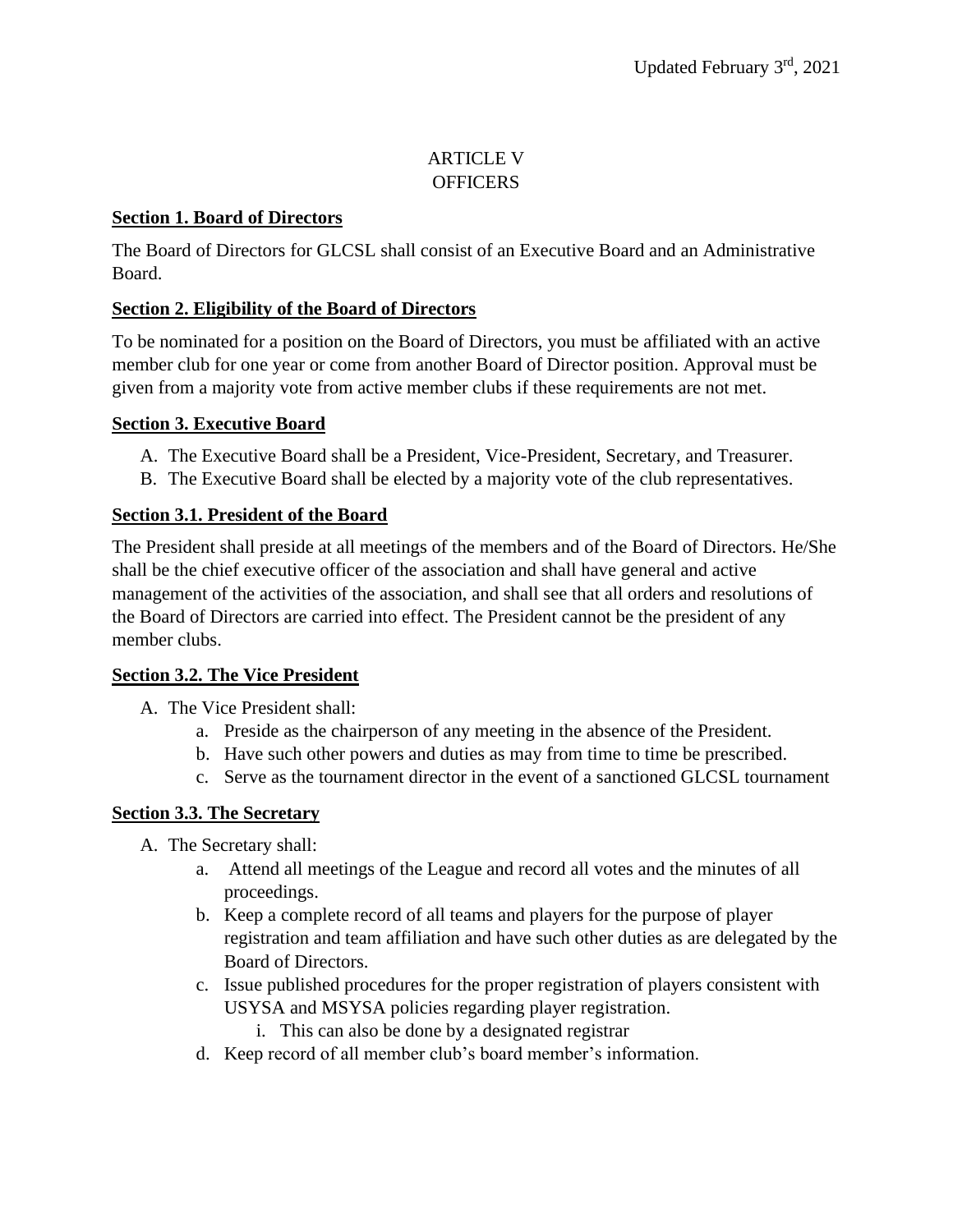# <span id="page-4-0"></span>**Section 3.4 The Treasurer**

- A. The treasurer shall:
	- a. Have custody of the funds and securities of the League.
	- b. Keep full and accurate accounts of receipts and disbursements in books belonging to the League.
	- c. Deposit all moneys and other valuable effects in the name and to the credit of the League in such depositories as may be designated by the Board.
	- d. Disburse the funds of the League as may be ordered by the Board, taking proper vouchers for such disbursements and shall render to the League at the regular meetings of the Board or whenever they may require it an account of all transactions as Treasurer and of the financial condition of the League.
	- e. Submit a fiscal report showing income and expenses by budget categories and the current balance of all association accounts at each delegates' meeting.
	- f. If required by the Board, the Treasurer shall give the association a bond in such sum and with such surety or sureties as shall be satisfactory to the Board for the faithful performance of the duties of office and for restoration to the association (in case of death, resignation or removal from office) of all books, papers, vouchers, moneys and other property in his/her possession or under his/her control and belonging to the association.
	- g. Be responsible for preparing any and all federal or state tax returns.
	- h. Be responsible for preparing any and all papers regarding the tax-exempt status of the association.
	- i. Develop a budget for each season and year and proposes it to the member club's to be voted on

# <span id="page-4-1"></span>**Section 4. Administrative Board**

- A. The Administrative Board shall be the League Registrar and the League Scheduler.
- B. The Administrative Board shall be nominated by the President of the Executive Board, and approved by the rest of the Executive Board. The approved candidates shall then be elected by a majority vote of the club representatives.
- C. An Officer of the Administrative Board may be removed from office only by the affirmative vote of a majority of the members at a meeting called for that purpose, if, in the judgment of the members, the interests of the association will be served thereby. An officer may resign by written notice to the Executive Board or at a time specified in the resignation.
- D. The Administrative Board members shall have no term limits

# <span id="page-4-2"></span>**Section 5. Election of Officers**

GLCSL officers shall be elected by the members for two-year terms. The President and Treasurer shall be elected in odd-numbered years; the Vice-President and Secretary in evennumbered years. Officers elected by the members or appointed to fill vacancies shall hold office, unless sooner displaced, until the annual meeting at which their respective successors are to be elected and thereafter until their respective successors have been elected and qualified. The